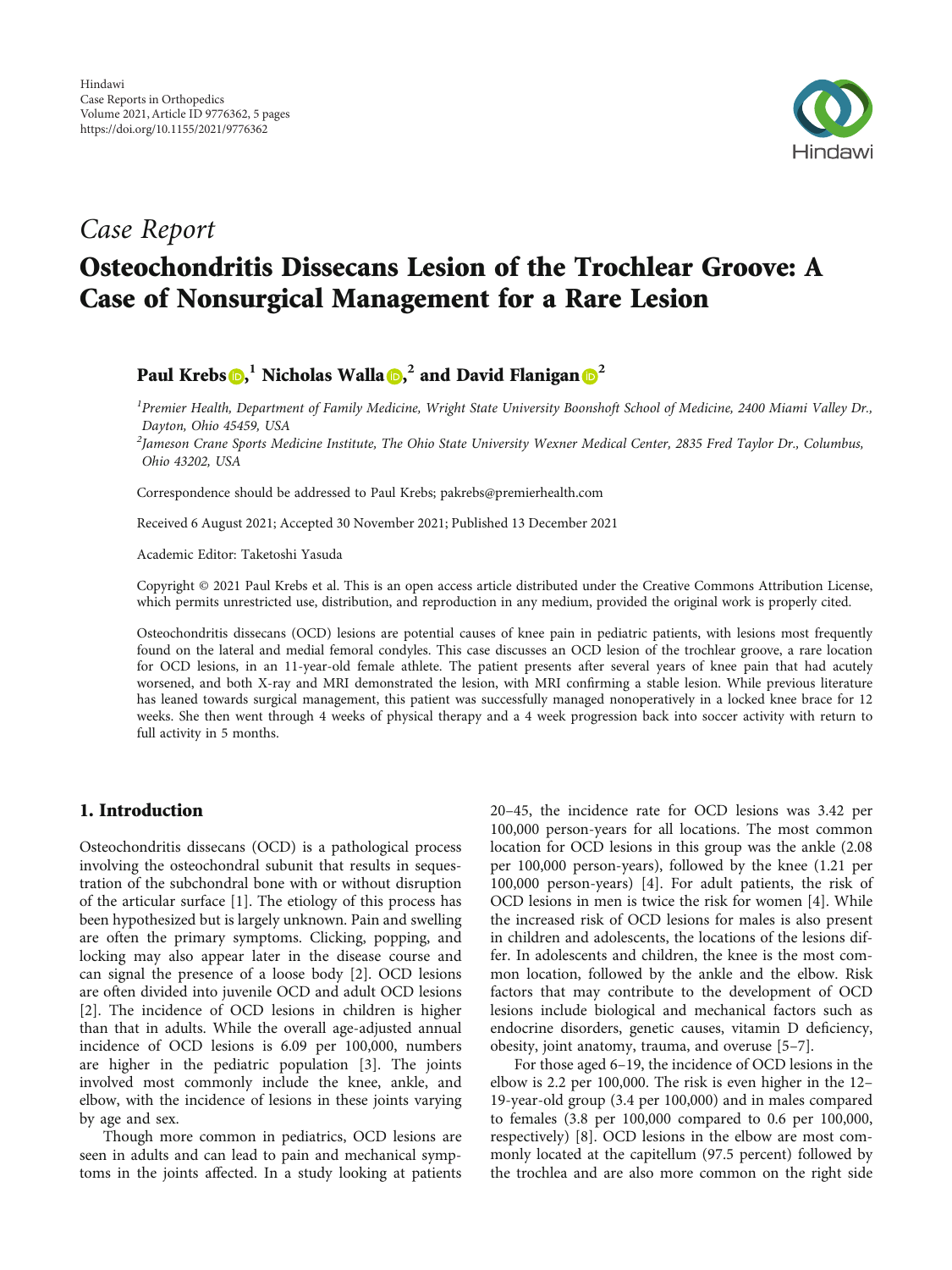

FIGURE 1: Initial X-rays of the patient showing osteochondritis dissecans (OCD) lesion of the lateral trochlear groove on (a) lateral and (b) sunrise views of the left knee.

[\[8](#page-3-0)]. Sports typically associated with OCD lesions of the elbow include throwing sports such as baseball as well as sports requiring athletes to put significant force through the elbow such as gymnastics. The locations of lesion on the capitellum may differ between sports [\[9\]](#page-3-0).

The incidence of OCD lesion in the ankle for patients aged 6–19 is 4.6 per 100,000 [[10](#page-3-0)]. Unlike those in the elbow and the knee, the prevalence of OCD lesions for children in the ankle is higher in females than males, 6.0 per 100,000 compared to 3.2 per 100,000. Similar to that in the elbow, the rate was found to be higher in the 12–19-year-old age group, with an incidence of 6.8 per 100,000 patient-years [\[10](#page-3-0)]. The morphology and cause of ankle lesions can vary with the location in the ankle. Lateral lesions are most commonly seen following inversion injuries or trauma and are more shallow, while medial lesions are usually deeper and can be traumatic or atraumatic [[11](#page-3-0), [12](#page-3-0)]. Of these two locations, OCD lesions of the medial talus are the most common [\[13\]](#page-3-0).

The most common location for OCD lesions overall in the pediatric population is the knee. The incidence of OCD lesions in the knee amongst patients 6 to 19 is 9.5 per 100,000, with males exhibiting a higher incidence than females (15.4 and 3.3 per 100,000, respectively) [\[14\]](#page-3-0). Additionally, the 12- to 19-year-old age group has a higher risk than the 6- to 11-year-old age group, 11.2 per 100,000 compared to 6.8 per 100,000, with males in the 12- to 19-year-old age group having the highest rate at 18.1 per 100,000 [\[14\]](#page-3-0).

Given the prevalence of OCD lesions in children and adolescents, they are an important cause of knee pain for physicians to consider in pediatric patients. The appropriate diagnosis and treatment of a juvenile OCD lesion is crucial as there is a high risk of osteoarthritis if not appropriately managed [\[15](#page-4-0), [16\]](#page-4-0). The age of the patient as well as the location, size, and stability of the lesion can impact treatment options and affect long-term prognosis. This case highlights an OCD lesion located on the trochlea of the femur, a rare location for these lesions [[17](#page-4-0), [18\]](#page-4-0), treated nonoperatively in a 11-year-old female athlete.

### 2. Case Report

An 11-year-old female soccer player presented to the office with left knee pain that she first noticed 5 years ago after falling off a bike. Since that time she had a low level of pain in the knee, which was now significantly worse over the last month as soccer activities increased, the pain was worse with stairs, running, squatting, and kneeling; it was located in the anterior medial aspect of her knee. She denied radiation of the pain, numbness, tingling, popping, or locking. She had infrequent effusions and was using ice and NSAIDS as needed for pain. She had also tried a course of physical therapy with no improvement. An X-ray showed an osteochondritis dissecans (OCD) lesion of the lateral trochlear groove (Figure 1), and an MRI was obtained to stage the lesion. The MRI showed a stable OCD lesion of the trochlea (Figure [2](#page-2-0)). Given the stability of the lesion and patient age, the decision was made to proceed nonoperatively with weight bearing in a locked knee brace for 8 weeks for activities of daily living and restriction from athletics/sports. At her 8th week follow-up, she still had occasional pain with mild flexion and the X-ray showed bone formation of the trochlear groove without any subchondral collapse or loose bodies (Figure [3](#page-2-0)). She was continued in the locked knee brace for another 4 weeks. At her 12th week follow-up, she was pain free and was taken out of the knee brace. Physical therapy was started to strengthen her left lower extremity which had undergone atrophy in the brace, and by 16 weeks, she had regained her strength and was participating in soccer drills. She was transitioned from formal therapy to a home exercise program, and at 20 weeks, she was cleared to return to all activity, doing so without complication.

#### 3. Discussion

OCD lesions can be seen in many joints and are a potential cause of knee pain in pediatric patients. The most common location for juvenile OCD lesions is in the lateral aspect of the medial femoral condyle [\[17\]](#page-4-0). The exact cause is unknown, but it is thought that microtrauma may play a role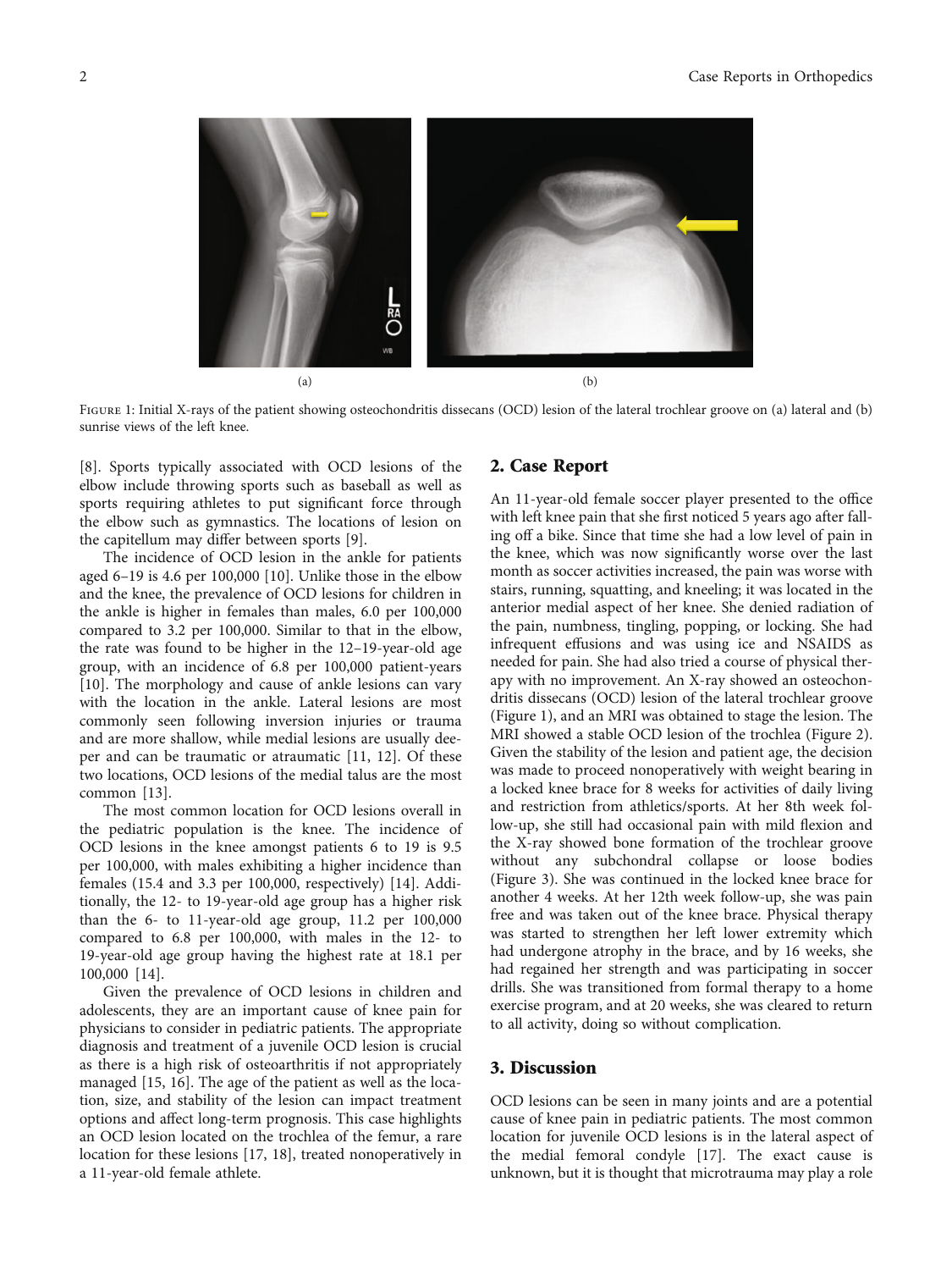<span id="page-2-0"></span>

FIGURE 2: MRI evaluation of the knee showing stable trochlear osteochondritis dissecans (OCD) lesion on the (a) axial T2-weighted image, (b) sagittal T2-weighted image, and (c) sagittal T1-weighted image.



FIGURE 3: Follow up X-rays of patient with trochlear osteochondritis dissecans (OCD) showing bony healing on (a) lateral and (b) sunrise views of the left knee.

in the development of the lesion as patients are usually physically active individuals [[19](#page-4-0)]. The typical pediatric patient presenting with an OCD lesion is a 12–19-year-old male with a reported incidence of 18.1 per 100,000 [[14](#page-3-0)]. Symptoms often consist of vague or deep knee pain worse with activities, and unstable lesions can cause mechanical symptoms. Patients may report a history of trauma or injury, but OCD lesions can also be nontraumatic [[20](#page-4-0), [21\]](#page-4-0). Exam findings can be nonspecific and can include an effusion or tenderness over the involved cartilage and bone [[19](#page-4-0)]. Wilson's test has been proposed as a diagnostic test but will not detect all OCD lesions [[22](#page-4-0)]. Diagnostic imaging consists of X-rays and MRIs. Tunnel view X-rays are best for detecting lesions of the medial femoral condyle, but overall, X-rays may miss a large number of OCD lesions and are unable to stage lesions. Additionally, comparison views of the other knee are frequently needed to differentiate OCD lesions from ossification irregularities seen in pediatric patients [\[19](#page-4-0)]. MRI is more sensitive than X-ray and has the added benefit of providing information about stability which can

then guide management [[23, 24](#page-4-0)], though there is concern that in younger patients, MRI may not correlate as well with arthroscopic findings of stability [[25](#page-4-0)].

Treatment of OCD lesions depends on the skeletal maturity of the individual and the joint involved, as well as the stability of the cartilage, location, and size of the lesion. Most skeletally immature patients with stable lesions of the knee can be treated conservatively with a combination of weight-bearing restrictions and activity modification, while unstable lesions will require surgery. Patients who fail conservative management may benefit from surgery [[1,](#page-3-0) [19](#page-4-0)]. The location of the lesion also may impact treatment strategies. In a retrospective chart review of 192 patients, 28.7% of medial femoral condyle lesions progressed to needing surgery as did 40.3% of lateral femoral condyle lesions. For patellar lesions, 33.3% of lesions progressed to needing surgery. For tibial and trochlear OCD lesions in this pediatric population, 100% progressed to needing surgery; however, there were only 3 patients in this group with trochlear lesions [\[17\]](#page-4-0). Adolescents near skeletal maturity and adults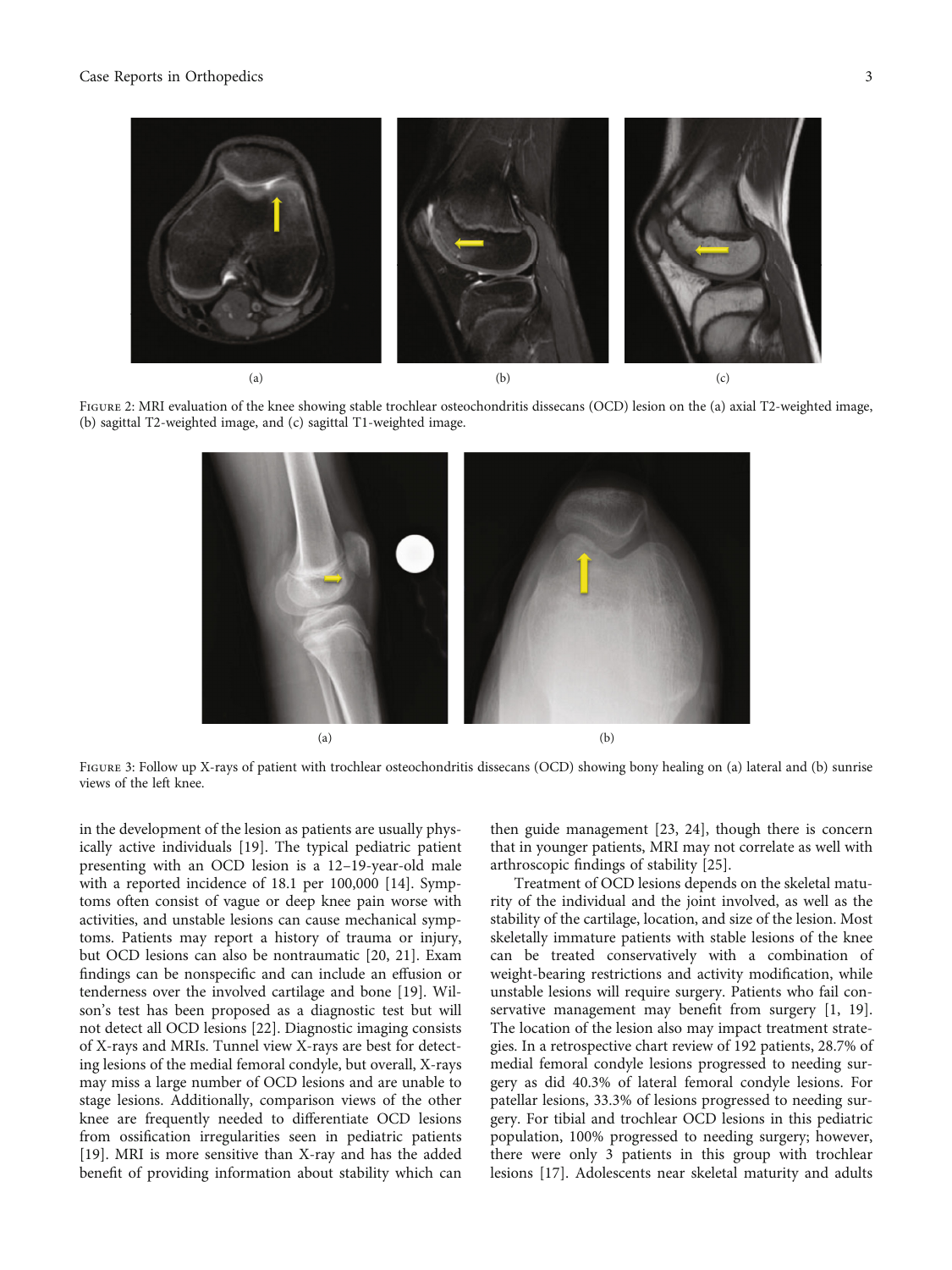<span id="page-3-0"></span>will respond less frequently to nonoperative treatment and will frequently need surgery for OCD lesions, even for stable lesions [1, [19](#page-4-0)].

Similar to the knee, treatment of OCD lesions of the elbow depends on the fact that the physis is open or closed, the stability of the lesion, and the age of the patient. OCD lesions of the elbow in pediatric patients may have a slightly higher risk of progressing to surgery compared to the knee or ankle [[26](#page-4-0)]. The cornerstone of nonsurgical treatment is rest from activity and has been shown to be very effective for stable lesions when the growth plate remains open and the patient has not started to lose motion. However, even with appropriate rest, some patients with stable lesions may progress on to needing surgery [[27](#page-4-0), [28](#page-4-0)]. Surgical management is typically recommended for unstable lesions, and older patients with closed physis are more likely to benefit from surgical intervention [[27](#page-4-0)].

For the ankle, nonsurgical management usually consists of immobilization and nonweight bearing for 6 weeks, followed by gradual progression back to weight bearing and activities. Surgical interventions are similar to the knee and elbow and can include excision, debridement, bone marrow stimulation, osteochondral grafting, or autologous chondrocyte implantation [12]. Similar to the knee and elbow, outcomes of treatments for nonsurgical and surgical management at the ankle depend on the stage of the OCD lesion, its stability, the age of the patient, and the presence or absence of an open physis [12, [26\]](#page-4-0).

The patient in this case highlights the potential success of nonoperative management in skeletally immature patients with OCD lesions. Moreover, she does so in an atypical presentation of an OCD lesion where there is limited prior literature on nonoperative management. This patient's OCD lesion was located in the trochlear groove, the rarest location for OCD lesions in the knee accounting for 0.6% of cases [14, [18](#page-4-0), [29](#page-4-0)]. Prior retrospective studies have suggested that these lesions frequently progress to needing surgery [[17](#page-4-0)]. Additionally, most juvenile OCD lesions are in 12–19-yearold males. Males have a 3.8 times greater risk of OCD lesions in the knees compared to females, and pediatric patients over 12 have a 3 times greater risk than children 6–11 years old [14]. While this single case does not suggest that all trochlear OCD lesions should be managed nonoperatively, it does highlight that this is a potential option for therapy in the appropriately selected patient. It also highlights the need for more knowledge in the literature regarding rare locations of OCD lesions such as the trochlear groove.

## Data Availability

The study is a case report and there is no underlying data.

#### Consent

The patient and her parents were informed that the details of this case would be submitted for print and electronic publication and gave informed consent.

# Conflicts of Interest

The authors declare that there is no conflict of interest regarding the publication of this article.

#### References

- [1] M. S. Kocher, R. Tucker, T. J. Ganley, and J. M. Flynn, "Management of osteochondritis dissecans of the Knee," The American Journal of Sports Medicine, vol. 34, no. 7, pp. 1181–1191, 2006.
- [2] N. A. Friel, S. Bajaj, and B. J. Cole, "Articular cartilage injury and adult OCD: treatment options and decision making," in Insall & Scott Surgery of the Kneepp. 153–162, Churchill Livingstone Elsevier, Philadelphia, PA, USA, 5th edition.
- [3] A. Pareek, T. L. Sanders, I. T. Wu, D. R. Larson, D. B. F. Saris, and A. J. Krych, "Incidence of symptomatic osteochondritis dissecans lesions of the knee: a population-based study in Olmsted County," Osteoarthritis and Cartilage, vol. 25, no. 10, pp. 1663–1671, 2017.
- [4] J. M. Weiss, K. G. Shea, J. C. Jacobs et al., "Incidence of osteochondritis dissecans in adults," The American Journal of Sports Medicine, vol. 46, no. 7, pp. 1592–1595, 2018.
- [5] L. Andriolo, D. C. Crawford, D. Reale et al., "Osteochondritis dissecans of the knee: etiology and pathogenetic Mechanisms. A Systematic Review," Cartilage, vol. 11, no. 3, pp. 273–290, 2020.
- [6] J. Bruns, M. Werner, and M. Soyka, "Is vitamin D insufficiency or deficiency related to the development of osteochondritis dissecans," Knee Surgery, Sports Traumatology, Arthroscopy., vol. 24, no. 5, pp. 1575–1579, 2016.
- [7] J. Kessler, J. Jacobs, P. Cannamela, K. Shea, and J. Weiss, "Childhood obesity is associated with Osteochondritis dissecans of the knee, ankle, and elbow in children and adolescents," Journal of Pediatric Orthopaedics, vol. 38, no. 5, pp. e296–e299, 2018.
- [8] J. I. Kessler, J. C. Jacobs, P. C. Cannamela, J. M. Weiss, and K. G. Shea, "Demographics and epidemiology of osteochondritis dissecans of the elbow among children and adolescents," Orthopaedic Journal of Sports Medicine, vol. 6, no. 12, 2018.
- [9] S. Kajiyama, S. Muroi, H. Sugaya et al., "Osteochondritis dissecans of the humeral capitellum in young athletes," Orthopaedic Journal of Sports Medicine, vol. 5, no. 3, 2017.
- [10] J. I. Kessler, J. M. Weiss, H. Nikizad et al., "Osteochondritis dissecans of the ankle in children and adolescents," The American Journal of Sports Medicine, vol. 42, no. 9, pp. 2165–2171, 2014.
- [11] S. T. Canale and R. H. Belding, "Osteochondral lesions of the talus," The Journal of Bone & Joint Surgery, vol. 62, no. 1, pp. 97–102, 1980.
- [12] T. Badekas, M. Takvorian, and N. Souras, "Treatment principles for osteochondral lesions in foot and ankle," International Orthopaedics, vol. 37, no. 9, pp. 1697–1706, 2013.
- [13] D. E. Kramer, M. P. Glotzbecker, B. Shore et al., "Results of surgical management of osteochondritis dissecans of the ankle in the pediatric and adolescent population," Journal of Pediatric Orthopaedics, vol. 35, no. 7, pp. 725–733, 2015.
- [14] J. I. Kessler, H. Nikizad, K. G. Shea, J. C. Jacobs, J. D. Bebchuk, and J. M. Weiss, "The demographics and epidemiology of osteochondritis dissecans of the knee in children and adolescents," The American Journal of Sports Medicine, vol. 42, no. 2, pp. 320–326, 2014.